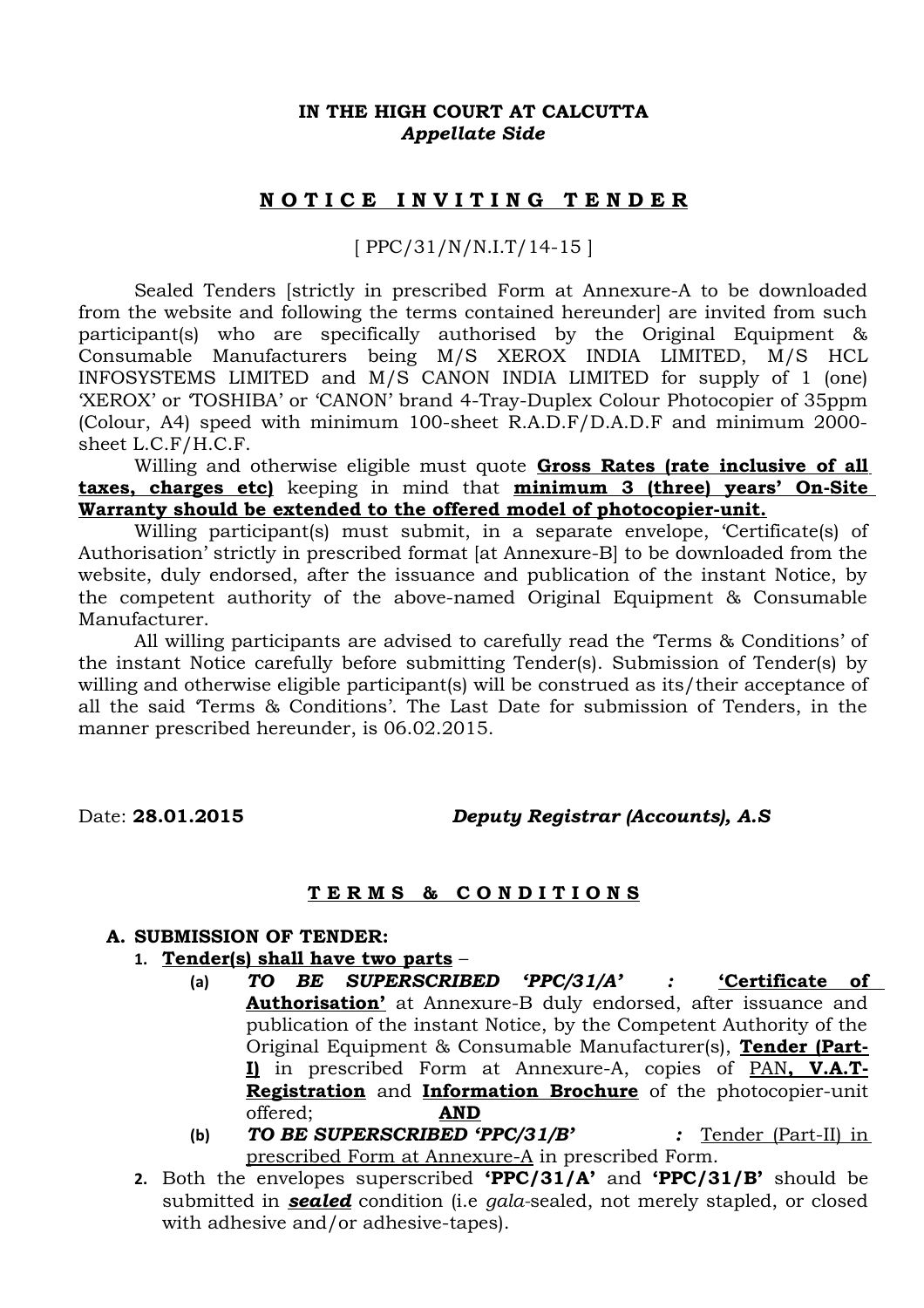- **3.** In the absence of the mandatorily prescribed 'Certificate of Authorisation' and/or copies of PAN/VAT, and/or proper Information-brochure, the Tender of any participant will be treated as incomplete and will not be reckoned and/or will be summarily rejected.
- **4.** Tenders (in two parts as delineated in A.1) must be **addressed to 'Deputy Registrar (Accounts), High Court, A.S, Calcutta'** submitted in the office of the **Assistant Registrar-VI, A.S** on or before **16-00 hours of 06.02.2015.** No Tenders, even if complete, irrespective of whether hand-delivered or sent by Post etc., will be received after 16-00 hours of 06.02.2015.
- **5.** Tender Forms, both Part-I and Part-II, [at Annexure A] must be downloaded from the website
- **6. Rate per Machine-Unit (4-Tray-Duplex Photocopier + RADF/DADF + LCF/HCF), inclusive of all taxes, charges, levies etc. should be quoted.**
- **7. Rate per Consumable, exclusive of VAT but inclusive of all other charges etc**., should be quoted keeping in mind that if selected, the selected participant-supplier shall have to **supply Consumables at such quoted rate till 31.03.2017**.

### **B. OPENING OF TENDER:**

1. Tenders, if considered valid and complete, will be opened jointly by Joint Registrar (General Administration-II), A.S and Deputy Registrar (Accounts), A.S/Asstt. Registrar-VI, A.S, and any subsequent declaration pertaining to the instant 'Notice Inviting Tender' will be published in the Notice Board of the A.S.

### **C. GENERAL:**

- 1. Canvassing by any participant, in any form, will render its disqualification.
- 2. The Hon'ble Court may issue Purchase Order in favour of any such participant whose Tender is valid and complete, and whose Tender/Offer has been reasonably regarded as substantially approvable. In this regard, the decision of the Competent Authority of this Hon'ble Court will be final and binding upon all concerned.
- 3. The Hon'ble Court may cancel the instant process at any point of time without ascribing any reason whatsoever.
- 4. Subsequent to issuance of Purchase Order, the selected participant shall have to strictly adhere to the Sub-Clauses contained in Clause D hereunder.

## **D. POST-SELECTION DUTIES AND OBLIGATIONS, ETC.**

1. The selected participant(s) shall be bound to supply the requisitioned number of the listed consumables at the rate approved by the Competent Authority of this Hon'ble Court during the period 01.04.2015 – 31.03.2017. **Upon intimation to the selected participant from this Hon'ble Court, the said participant may have to submit a Declaration (in Non-Judicial Stamp Paper worth Rs 10/-) assuring the administration of this Hon'ble**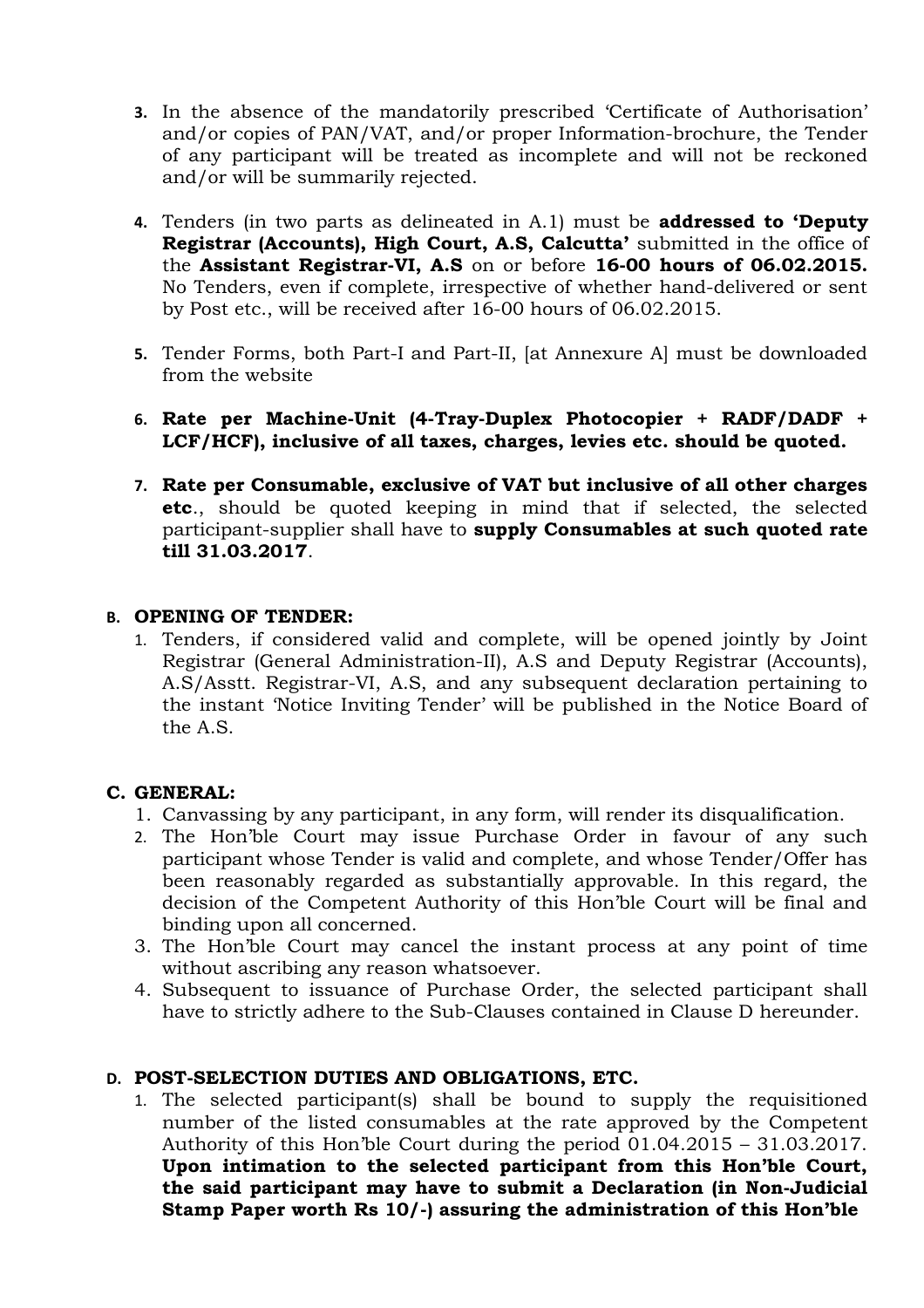**Court of all the sub-clauses contained herein, and Purchase Order may only be issued in its favour after submission of such Declaration**.

- 2. The selected participant **shall not increase such approved rates** before the expiry of the said term.
- 3. **On-Site Warranty** shall include free replacement of all such spares and/or parts and/or accessories and/or consumables except Toner(s) and/or Drum(s) and/or Developer(s).
- 4. The Hon'ble Court's administration may, if considered necessary, employ and/or engage qualified third party agency to examine the genuineness of the consumables supplied by the selected participant. In case of detection of any irregularity in the quality of the consumables supplied by the selected participant, the administration of the Hon'ble Court may take any such punitive action or actions as it may consider appropriate.
- 5. The selected participant shall be bound to supply such consumables earliest **within 7 (seven) days from the date of requisition in any form**, or within such date as shall be mentioned in Work Order / Purchase Order, whichever is later. In case of any delay, the administration of the Hon'ble Court may deduct maximum **25% of the pending outstanding** due to the selected participant/supplier as **'Liquidated Damages'**.
- 6. The Hon'ble Court will release payment of the procured Photocopier-unit along with minimum 3 (three) years' On-Site Warranty only after obtaining 'Administrative Approval' etc. from the Government of West Bengal. Subject to such condition and availability of approval/fund, and other conditions contained herein, payment may ordinarily be released within 120 (one hundred and twenty) days.
- 7. The Hon'ble Court will, subject to the other provisions contained in Clause D, **release payment for the consumables supplied by the selected participant within 100 (one hundred) working days** from the date of its submission of Bill(s), subject to availability of funds.
- 8. In case of any irregularity or defects in consumables/spares/parts supplied by the selected participant, the latter will be bound to **replace, without any additional cost,** such defective / unacceptable etc. consumables/spares/parts/accessories with new, genuine ones **within 3(three) working days**.

#### **XXXXXXXXXXXXXXXXXX**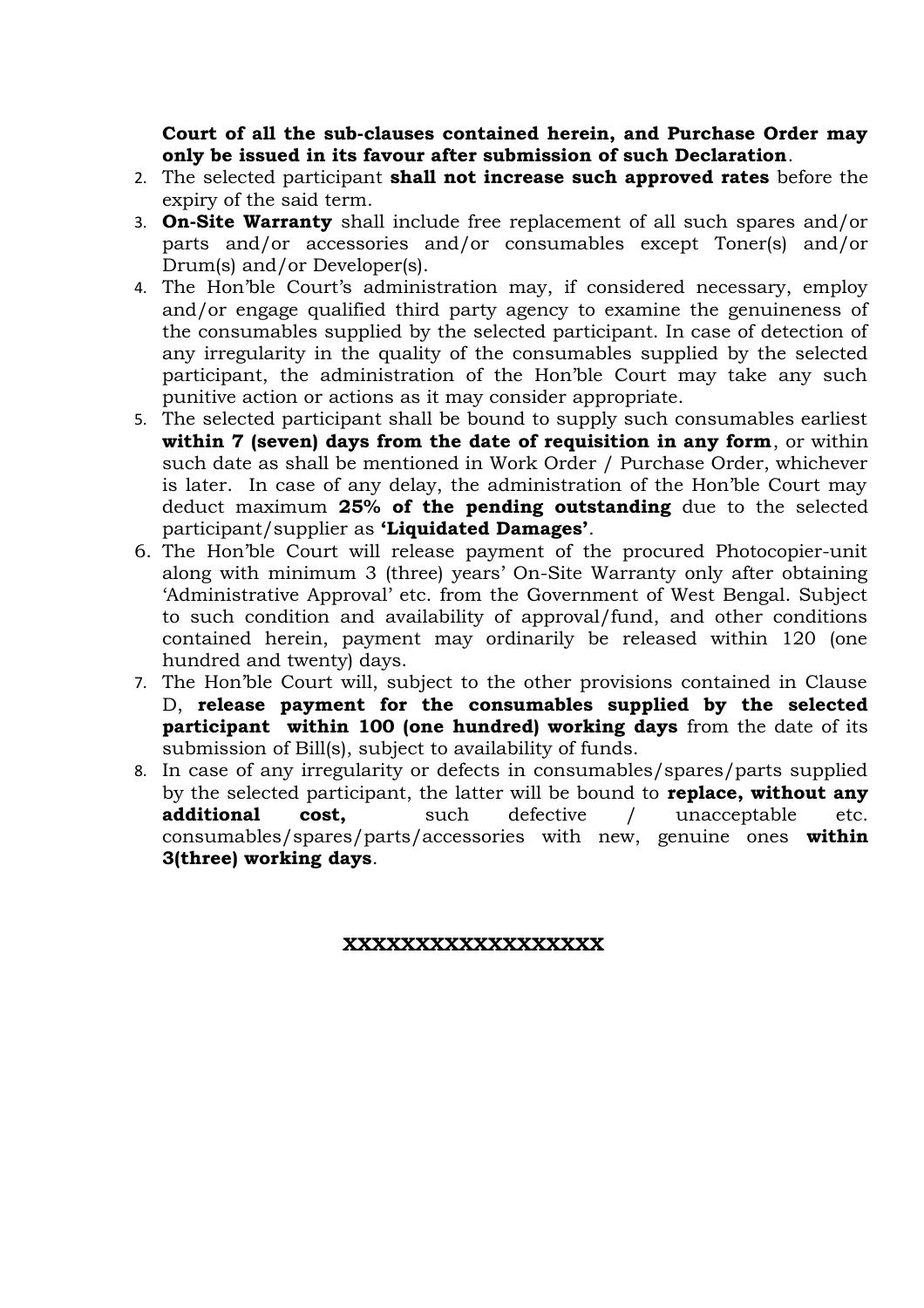# **ANNEXURE – A**

## **TENDER FORM (Part-I)**

The Deputy Registrar (Accounts), High Court, A.S, Calcutta.

> **Ref**: Hon'ble Court's Notice Inviting Tender bearing number PPC/31/N/NIT/ 14-15 dated 28.1.15 .

Sir,

In respect of the captioned N.I.T, we are to offer our following rates of required photocopier-unit. Sir, we have read and understood the Terms & Conditions contained in the said Notice Inviting Tender and we are to delightfully express our agreement to those. Our rates, inclusive of all taxes and charges etc. are as follow:

**TYPE: A**

| <b>Model Offered</b>            |  |  |  |  |
|---------------------------------|--|--|--|--|
| <b>On-Site Warranty Offered</b> |  |  |  |  |
| Gross Rate*                     |  |  |  |  |
|                                 |  |  |  |  |
| TYPE: B                         |  |  |  |  |
| <b>Model Offered</b>            |  |  |  |  |
| <b>On-Site Warranty Offered</b> |  |  |  |  |
| Gross Rate*                     |  |  |  |  |
|                                 |  |  |  |  |

*N.B: 1. Each participant may offer maximum two different models of Colour Photocopier of the same or different Brands. 2. Gross Rate (\*) shall be inclusive of cost of main-unit, accessories, taxes, other charges etc.*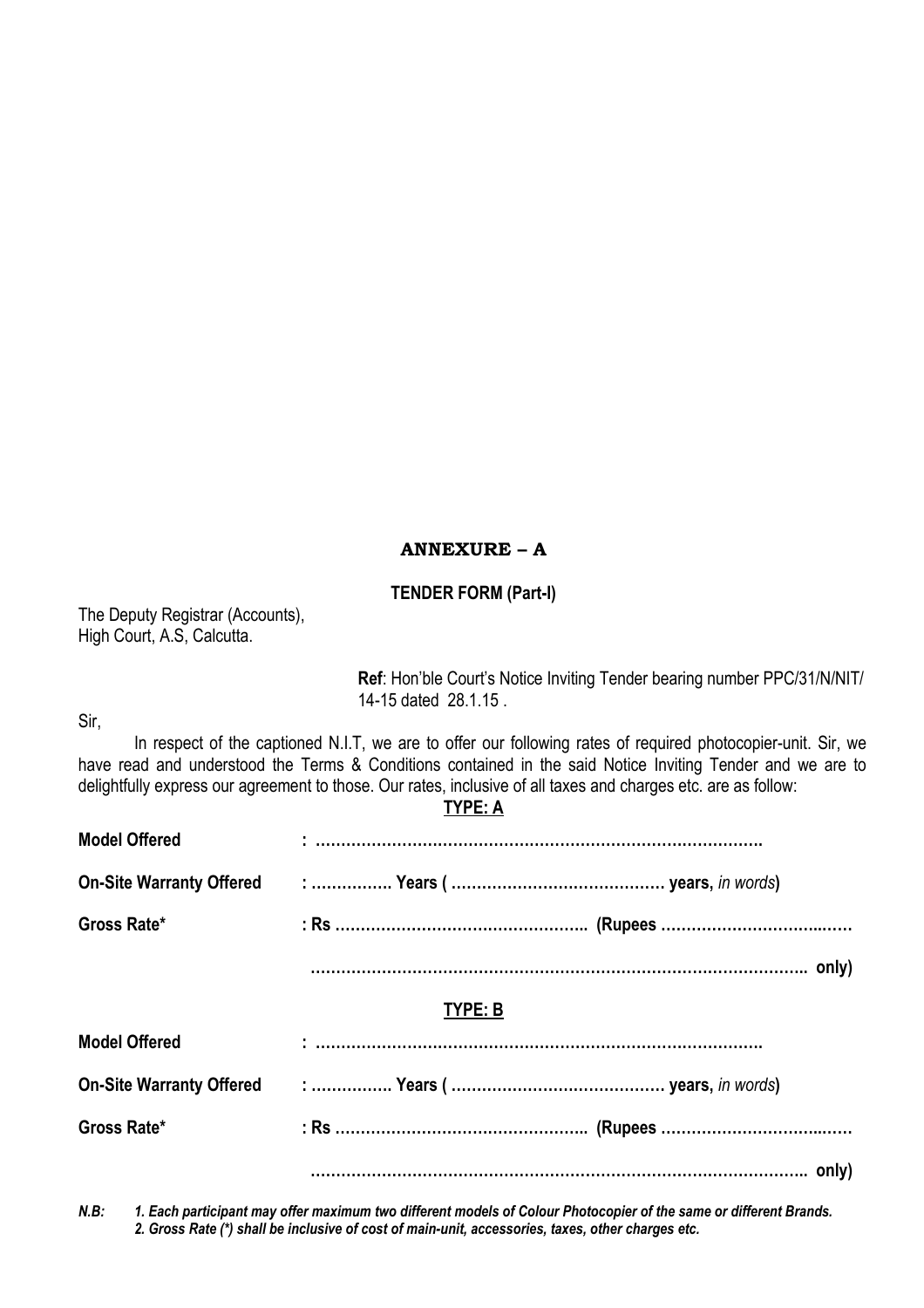Thanking you,

Yours faithfully,

(*Signature with Date and Stamp)*

\_\_\_\_\_\_\_\_\_\_\_\_\_\_\_\_\_\_\_\_\_\_\_\_\_\_\_\_\_

Name:

Designation:

Name of the Firm/Company etc. : \_\_\_\_\_\_\_\_\_\_\_\_\_\_\_\_\_\_\_\_\_\_\_\_\_\_\_\_\_\_\_\_\_\_\_\_\_\_\_\_\_\_\_\_\_\_\_\_\_\_\_\_\_\_\_\_\_\_\_\_\_\_\_\_

Registered Address with Contact Number: \_\_\_\_\_\_\_\_\_\_\_\_\_\_\_\_\_\_\_\_\_\_\_\_\_\_\_\_\_\_\_\_\_\_\_\_\_\_\_\_\_\_\_\_\_\_\_\_\_\_\_\_\_\_\_\_\_

PAN : \_\_\_\_\_\_\_\_\_\_\_\_\_\_\_\_\_\_\_\_\_\_\_\_\_\_\_\_\_\_\_\_ V.A.T Registration No. : \_\_\_\_\_\_\_\_\_\_\_\_\_\_\_\_\_\_\_\_\_\_\_\_\_\_\_\_\_\_\_\_\_

## **TENDER FORM (Part-II)**

The Deputy Registrar (Accounts), High Court, A.S, Calcutta.

> **Ref**: Hon'ble Court's Notice Inviting Tender bearing number PPC/31/N/NIT/ 14-15 dated 28.1.15 .

Sir,

In respect of the captioned N.I.T, we are to offer our following rates of consumables etc of the photocopierunits offered by us in Part-I of the instant Tender.

| Toner and Drum and Developer for Type-A Photocopier-unit |                                                          |                                    |                                  |  |  |  |
|----------------------------------------------------------|----------------------------------------------------------|------------------------------------|----------------------------------|--|--|--|
| Srl.                                                     | <b>Description</b>                                       | Part No. / Item No. / Product Code | Rate per piece for supply during |  |  |  |
|                                                          |                                                          | etc.                               | 1.4.15-31.3.17                   |  |  |  |
|                                                          |                                                          |                                    | (in Rs., exclusive of VAT but    |  |  |  |
|                                                          |                                                          |                                    | inclusive of all other charges)  |  |  |  |
|                                                          |                                                          |                                    |                                  |  |  |  |
|                                                          |                                                          |                                    |                                  |  |  |  |
|                                                          |                                                          |                                    |                                  |  |  |  |
|                                                          |                                                          |                                    |                                  |  |  |  |
|                                                          |                                                          |                                    |                                  |  |  |  |
|                                                          |                                                          |                                    |                                  |  |  |  |
|                                                          |                                                          |                                    |                                  |  |  |  |
|                                                          |                                                          |                                    |                                  |  |  |  |
|                                                          |                                                          |                                    |                                  |  |  |  |
|                                                          |                                                          |                                    |                                  |  |  |  |
|                                                          |                                                          |                                    |                                  |  |  |  |
|                                                          |                                                          |                                    |                                  |  |  |  |
|                                                          | Toner and Drum and Developer for Type-B Photocopier-unit |                                    |                                  |  |  |  |
| Srl.                                                     | <b>Description</b>                                       | Part No. / Item No. / Product Code | Rate per piece for supply during |  |  |  |
|                                                          |                                                          | etc.                               | 1.4.15-31.3.17                   |  |  |  |
|                                                          |                                                          |                                    | (in Rs., exclusive of VAT but    |  |  |  |
|                                                          |                                                          |                                    | inclusive of all other charges)  |  |  |  |
|                                                          |                                                          |                                    |                                  |  |  |  |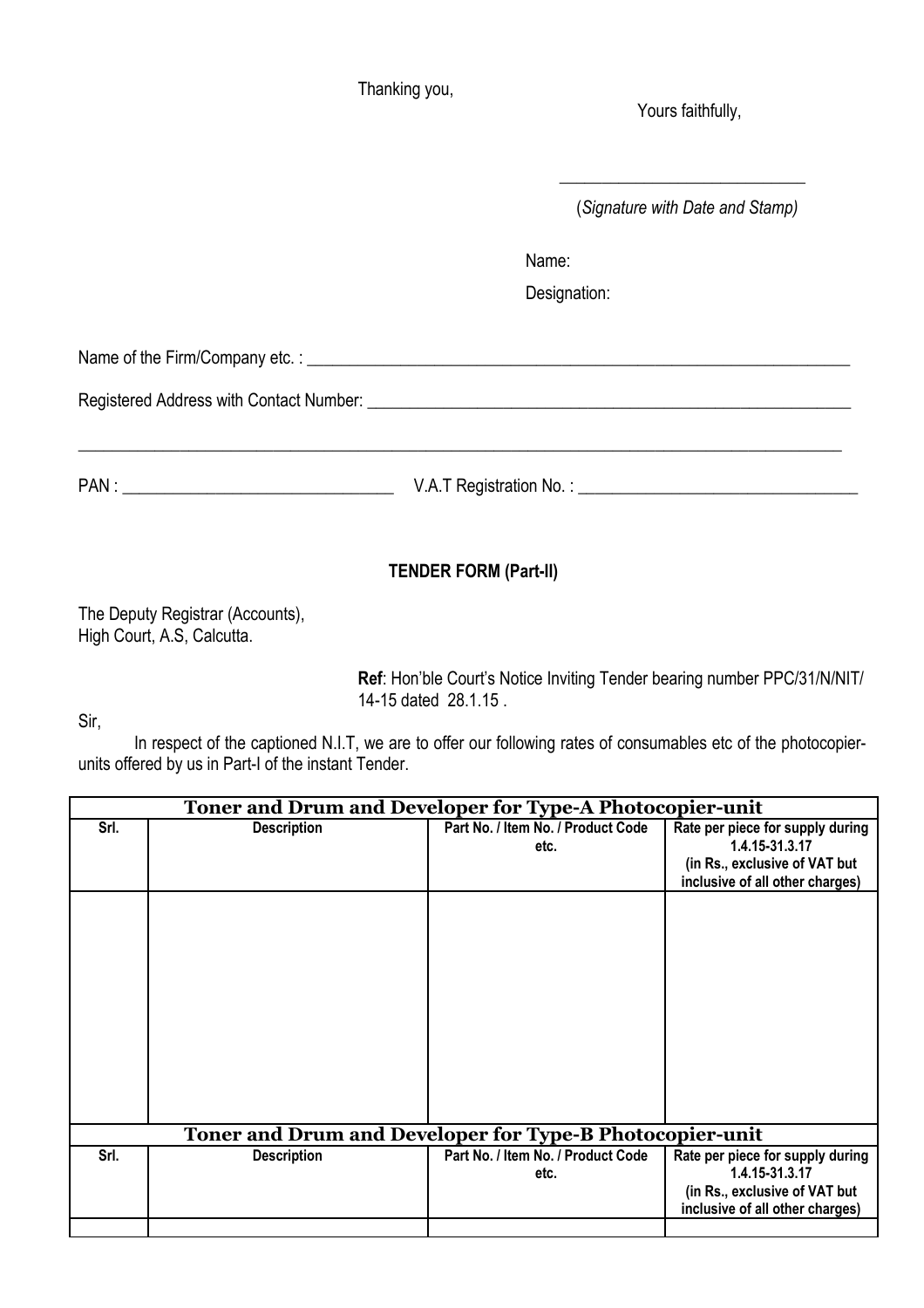\_\_\_\_\_\_\_\_\_\_\_\_\_\_\_\_\_\_\_\_\_\_\_\_\_\_\_\_\_ (*Signature with Date and Stamp)*

Name: Designation:

Name of the Firm/Company etc. : \_\_\_\_\_\_\_\_\_\_\_\_\_\_\_\_\_\_\_\_\_\_\_\_\_\_\_\_\_\_\_\_\_\_\_\_\_\_\_\_\_\_\_\_\_\_\_\_\_\_\_\_\_\_\_\_\_\_\_\_\_\_\_\_

# **ANNEXURE – B**

## **'CERTIFICATE OF AUTHORISATION'**

# **TO WHOMSOEVER IT MAY CONCERN**

|  | and having                                                                           |  |
|--|--------------------------------------------------------------------------------------|--|
|  |                                                                                      |  |
|  | participate in the tender process of Hon'ble High Court at Calcutta notified through |  |
|  | Notice Inviting Tender bearing number PPC/31/N/NIT/14-15 dated 28.01.2015.           |  |
|  |                                                                                      |  |

Name:…………………………………………..

\_\_\_\_\_\_\_\_\_\_\_\_\_\_\_\_\_\_\_\_\_\_\_\_\_\_\_\_\_\_\_

Designation: ………………………………….